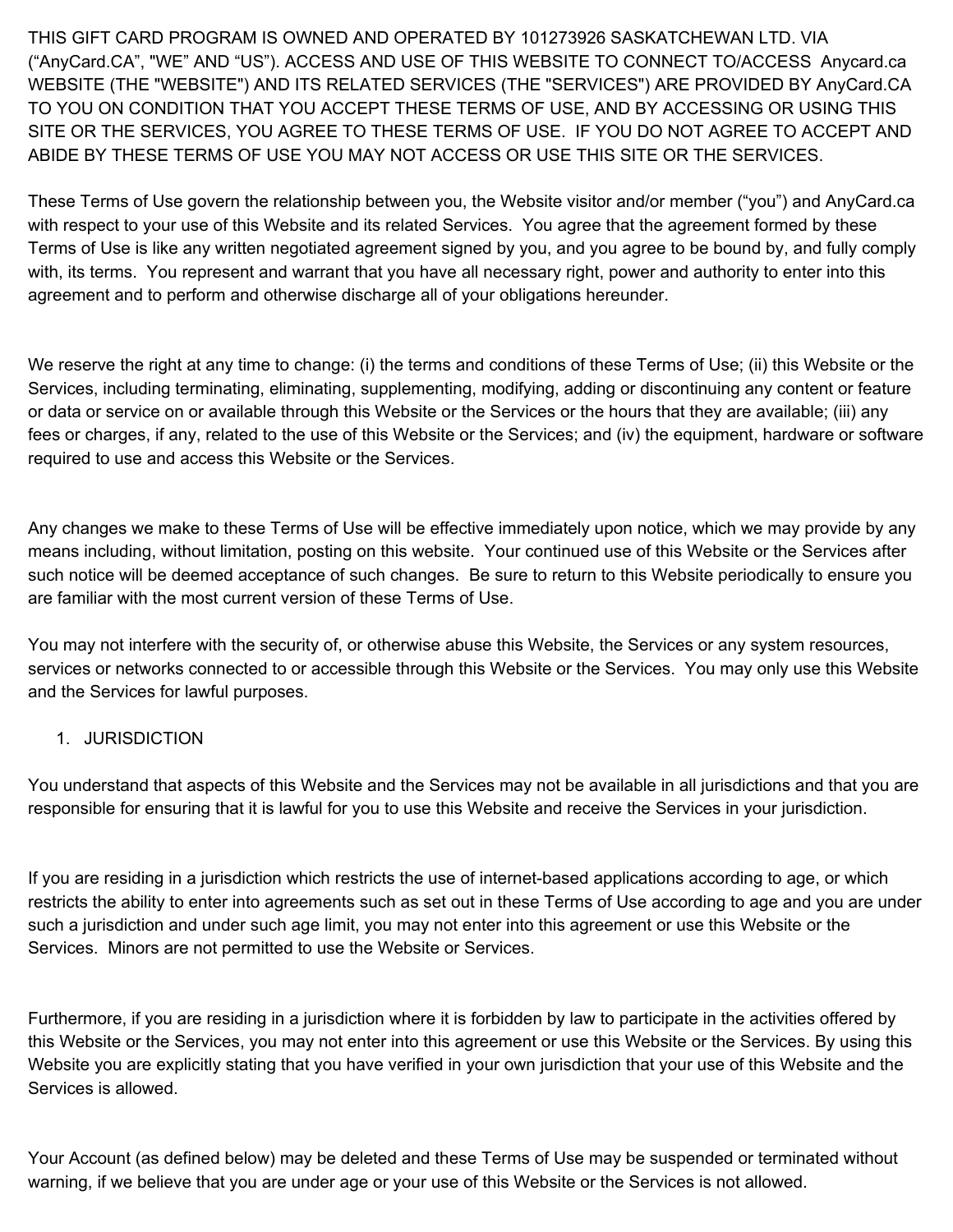# 2. PRIVACY

AnyCard.ca is committed to respecting the privacy of the personal information of the individuals with whom we interact. We have developed a Privacy Policy to describe our privacy policies and practices and how we collect, use and disclose the personal information of those individuals who visit this Website or use the Services. Please see our Privacy Policy for further details.

You acknowledge and agree that access to and use of this Website and the Services is provided via the internet and that your information, including personal information, may be transferred across national borders and stored or processed in any country in the world.

# 3. ACCOUNTS

In order to access and use certain of the Services available on this Website, you may sign up for, open and maintain an account with us ("Account"). Prior to completing the signup process for your Account, you will be required to indicate your acceptance of all of the terms and conditions of these Terms of Use. If you do not agree to these Terms of Use, you may not sign up for an Account.

During the registration process we may collect your name, address, email address, phone number, credit card information, username, and password. Your information may be used by us:

- to verify your eligibility to create and to maintain your Account;
- to ensure that your Account, including your username, is unique;
- to enable us to provide certain security and privacy safeguards;
- to deal with security, debugging and technical support issues;
- for billing and payment-related issues;
- to protect ourselves and others from abuse; and
- to comply with law.

All of the information you provide to us or that we collect from you in connection with your use of the Website or the Services will be governed by these Terms of Use. You agree at all times to: (i) provide accurate, current and complete information about yourself as prompted by our registration form or otherwise; and (ii) maintain and update your information (including your email address) to keep it accurate, current and complete. You acknowledge that, if any information provided by you is untrue, inaccurate, not current or incomplete, we may suspend or terminate your Account and your ability to use this Website or the Services and, in our sole discretion, to report you to the appropriate authorities.

We hereby disclaim any and all responsibility or liability for any unauthorized use of your Account.

You must not choose a username that infringes the rights of any third party, impersonates any AnyCard.ca employee, other users, celebrity or anyone with a considerable fame, which is deliberately confusing or which is offensive, racist, obscene, hurtful, unlawful or otherwise inappropriate. You agree that you will not use misspellings or alternative spellings or take any other actions for the purpose of circumventing the foregoing restrictions. You understand and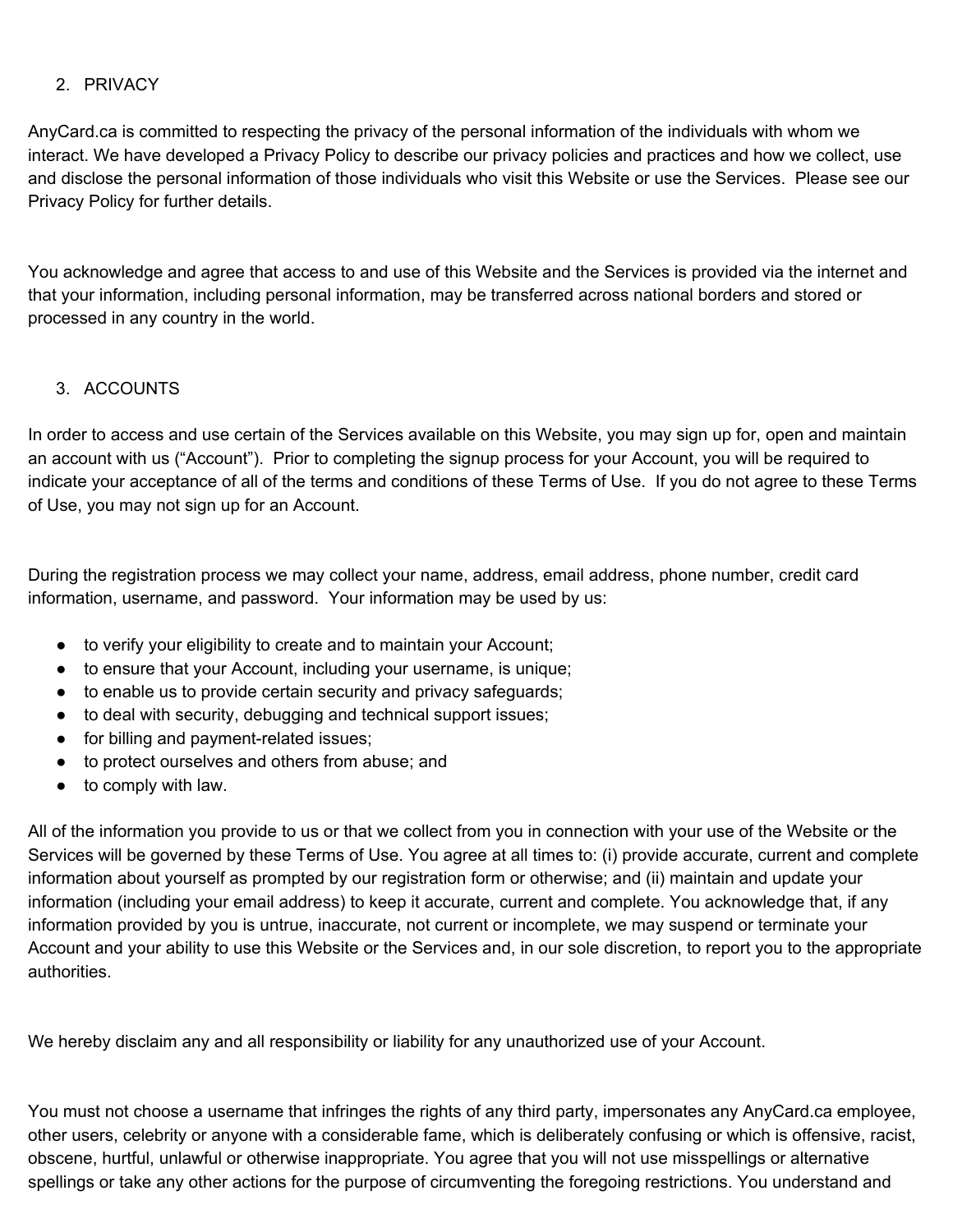agree that, in addition to the foregoing restrictions, we reserve the right to change, remove, alter or delete any username at any time and for any reason in our sole discretion.

YOU ARE ENTIRELY RESPONSIBLE FOR MAINTAINING THE CONFIDENTIALITY OF YOUR USERNAME AND PASSWORD AND FOR ANY AND ALL ACTIVITIES (INCLUDING PURCHASES AND CHARGES, AS APPLICABLE) THAT ARE CONDUCTED THROUGH YOUR ACCOUNT.

You cannot transfer your Account to any other person, or permit anyone to use the same.

You agree to notify us immediately of any unauthorized use, theft or misappropriation of your account, username, or password. We shall not be liable for any loss that you incur as a result of someone else using your username or password, either with or without your knowledge.

# 4. PERSONAL USE ONLY

This Website and the Services are only for personal use. You may not use this Website or the Services for commercial purposes or in any way that is unlawful, or harms us or any other person or entity, as determined in our sole discretion.

## 5. CODE OF CONDUCT

You agree that you will not attempt to, nor permit any third party to, enter restricted areas of AnyCard.ca's computer systems or perform functions that you are not authorized to perform pursuant to these Terms of Use. AnyCard.ca may, without notice, temporarily suspend your, or any other party's, access to this Website or the Services by deactivating any password(s) or links to the Internet if we reasonably suspect that you, or any other parties, are obtaining unauthorized access to our other systems or information, or are using otherwise valid user identifications or passwords in any other unauthorized manner. These suspensions will be for such periods of time as AnyCard.ca may reasonably determine is necessary to permit the thorough investigation of such suspended activity.

While using this Website or the Services you agree to comply with all applicable laws, rules and regulations. We reserve the right, in our sole discretion, to take any actions we deem necessary and appropriate to preserve the integrity of this Website and the Services.

# 6. AVAILABILITY

While we endeavour to keep downtime to a minimum, we can't promise that this Website or the Services will be uninterrupted, secure or error-free. We reserve the right to interrupt/suspend this Website or the Services, or any part thereof, with or without prior notice for any reason.

### 7. ACCESS TO THE INTERNET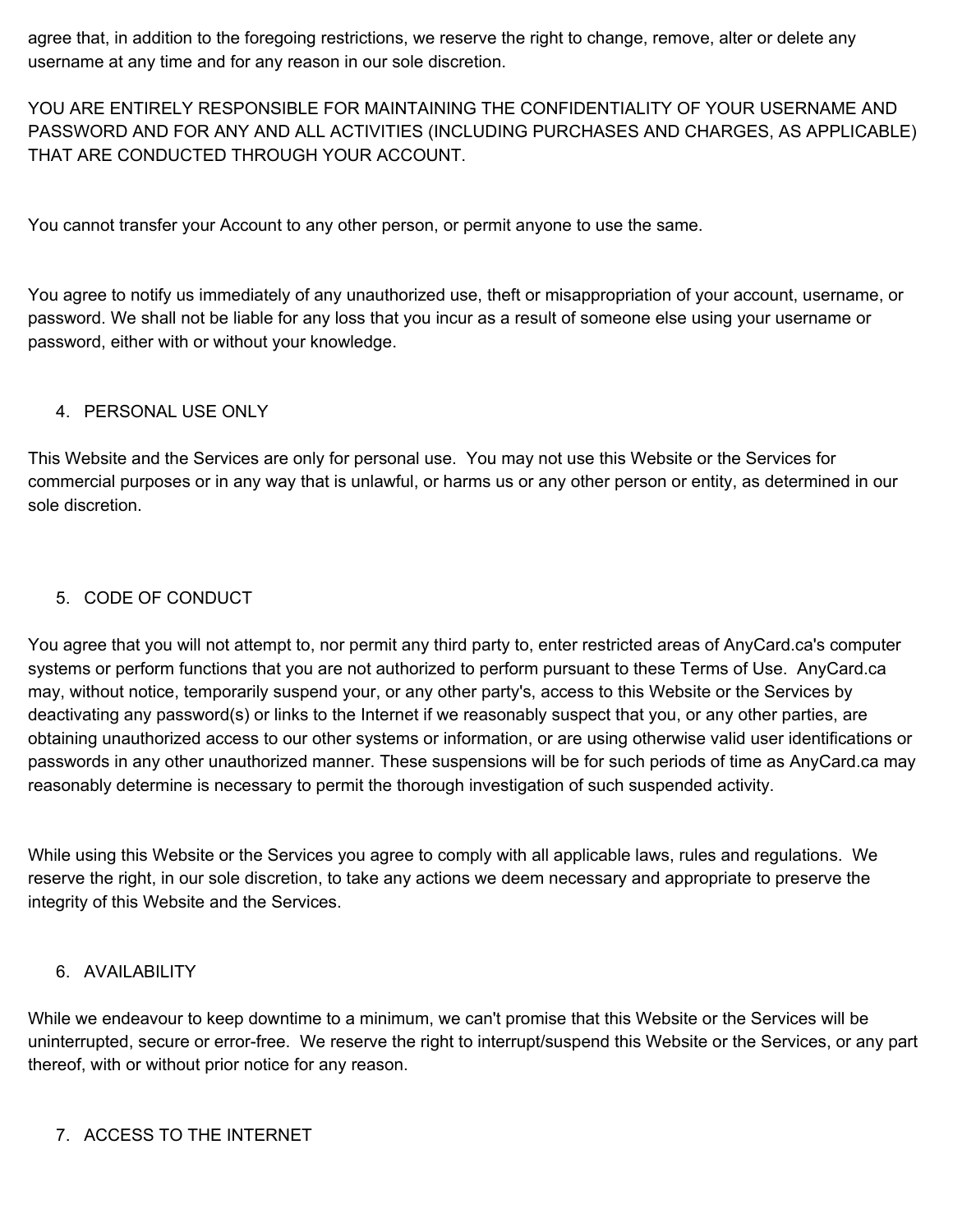You are solely responsible for obtaining and maintaining all internet, computer hardware and other equipment needed to access and use this Website and the Services and that you shall be solely responsible for all charges and fee related thereto.

# 8. CURRENCY OF WEBSITE

AnyCard.ca updates the information on this Website and the Services periodically. However, AnyCard.ca cannot guarantee or accept any responsibility or liability for the accuracy, currency or completeness of the information on this Website and the Services. AnyCard.ca may revise, supplement or delete information, services and/or the resources contained in this site and the Services and reserves the right to make such changes without prior notification to past, current or prospective visitors.

# 9. LINKED WEBSITES

This Website or the Services may provide links to third party websites for your convenience only. The inclusion of these links does not imply that AnyCard.ca monitors or endorses these websites. AnyCard.ca does not accept any responsibility for such websites. AnyCard.ca shall not be responsible or liable, directly or indirectly, for any damage or loss, caused or alleged to be caused by or in connection with the use of or the reliance upon any information, content, goods or services available on or through any third party websites or linked resources.

# 10. INTERNET SOFTWARE OR COMPUTER VIRUSES

AnyCard.ca shall not be responsible or liable for any software, computer viruses or other destructive, harmful or disruptive files or programs that may infect or otherwise impact your use of your computer equipment or other property on account of your access to, use of, or browsing on this Website or the Services or other content from this Website. AnyCard.ca recommends that you install appropriate anti-virus or other protective software.

# 11. PURCHASE OF E-gift cards

The Website enables you to purchase and send a gift card from one of our selected merchants ("Merchants") through email, text message, or Facebook (each a "Gift Card").

YOU ACKNOWLEDGE AND AGREE THAT YOU ARE SOLELY RESPONSIBLE FOR ENSURING THAT YOU HAVE ACCURATELY ENTERED ALL OF THE APPLICABLE INFORMATION CORRECTLY. ONCE YOU HAVE CONFIRMED YOUR PURCHASE, WE ARE UNABLE TO CANCEL YOUR PURCHASE OR PROVIDE YOU WITH A REFUND.

YOU FURTHER ACKNOWLEDGE AND AGREE THAT YOU HAVE OBTAINED ALL NECESSARY CONSENT OF THE RECIPIENT FOR US TO SEND SUCH PERSONS THE GIFT CARD THAT YOU HAVE PURCHASED. FOR THE AVOIDANCE OF DOUBT, SUCH CONSENTS COMPLY WITH CANADA'S ANTI-SPAM LAWS.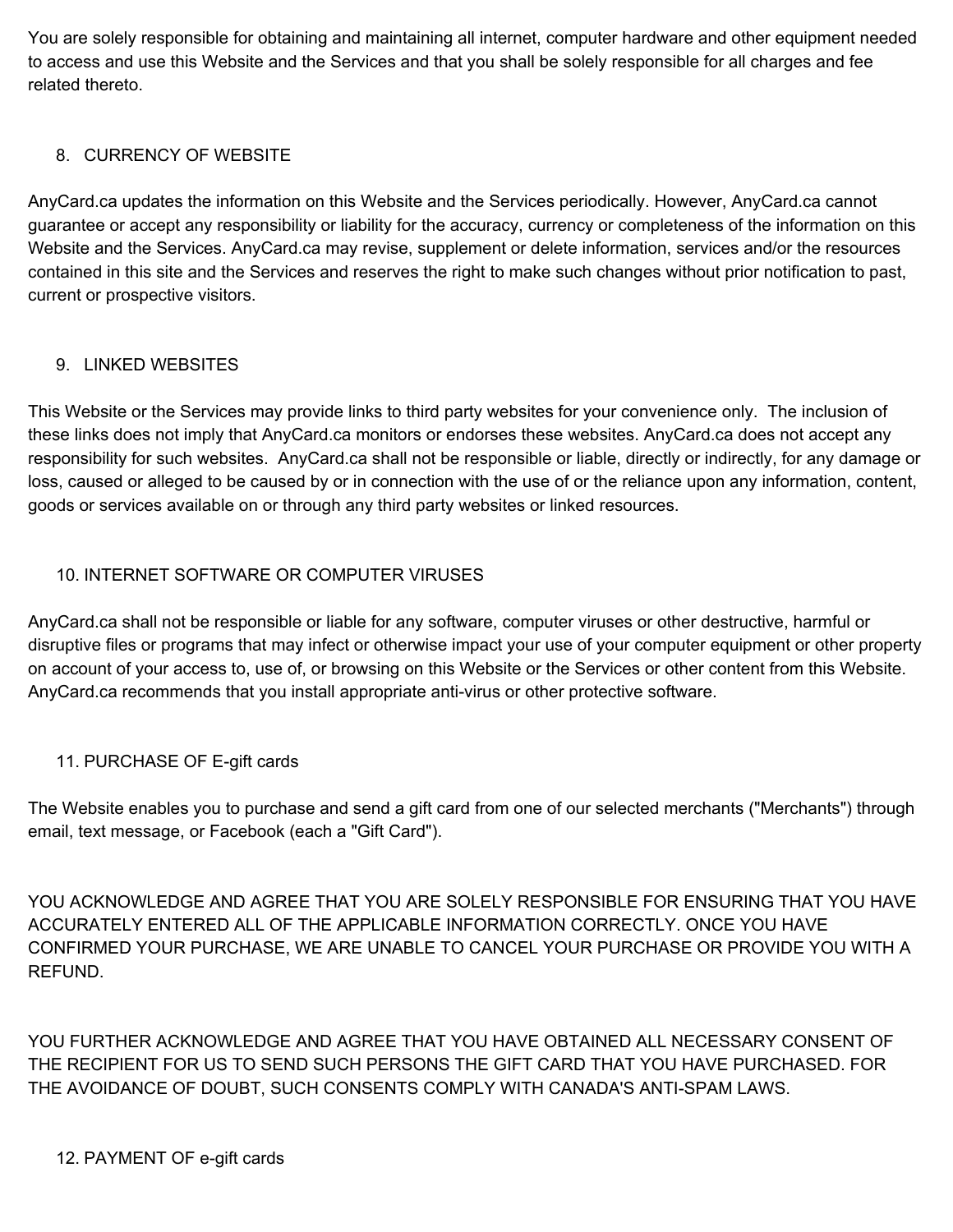If you wish to purchase a Gift Card through the Website, please note that we use Stripe, Inc. ("Stripe") to execute any such online payment transactions. By using this feature of the Service, you agree to be bound by the Stripe Connected Account Agreement available at https://stripe.com/connect/account-terms. This may be updated from time to time.

By providing us with your banking or other payment information, you authorize us to use it and disclose it to Stripe or other payment gateway providers for the purpose of processing the payments you authorize on the Service.

Under no circumstances will we be responsible: (i) for any charges that Stripe or your credit card issuer may apply to you as a result of our processing your order; (ii) if Stripe or your card issuer refuses or fails to authorize payment by you; or (iii) for any delays or non-delivery of the Gift Card that you endeavoured to purchase arising from any validation checks that may be carried out regarding your payment or identification.

# 13. OUR MATERIALS

This website is the property of AnyCard.ca and any parent company and may be protected by intellectual property laws including laws relating to copyrights, trade-marks, trade-names, internet domain names and other similar rights.

# 14. DISCLAIMER

THIS WEBSITE AND THE SERVICES ARE PROVIDED "AS IS" WITHOUT REPRESENTATION, WARRANTY OR CONDITION OF ANY KIND, EITHER EXPRESS OR IMPLIED, INCLUDING, BUT NOT LIMITED TO THE IMPLIED REPRESENTATIONS, WARRANTIES OR CONDITIONS OF MERCHANTABILITY, OR FITNESS FOR A PARTICULAR PURPOSE. AnyCard.CA DOES NOT REPRESENT OR WARRANT THAT THIS SITE OR THE SERVICES WILL MEET YOUR REQUIREMENTS OR THAT THEIR USE WILL BE UNINTERRUPTED OR ERROR-FREE.

YOU ACKNOWLEDGE AND AGREE THAT WE: (I) ARE SIMPLY AN ADMINISTRATIVE AGENT ACTING AS AN INTERMEDIARY BETWEEN YOU AND A MERCHANT; AND (II) DO NOT MAKE ANY REPRESENTATIONS OR WARRANTIES WITH RESPECT TO THE CHARACTER OR QUALITY OF ANY MERCHANT'S GOODS AND SERVICES. AS SUCH, AnyCard.CA SHALL NOT, UNDER ANY CIRCUMSTANCES, BE HELD LIABLE FOR ANY PRODUCTS OR SERVICES THAT YOU PURCHASE FROM A MERCHANT USING A GIFT CARD.

# 15. LIMITATION OF LIABILITY

YOU ASSUME ALL RESPONSIBILITY AND RISK FOR USE OF THIS SITE AND THE SERVICES INCLUDING WITHOUT LIMITATION ANY OF THE INFORMATION CONTAINED THEREIN. MERCHANTS ARE REQUIRED TO HONOR ALL PURCHASES OF e-gift cards AND ANY DISPUTES MUST BE HANDLED DIRECTLY WITH THEM. AnyCard & 17th Avenue Retail & Entertainment District BIA ASSUMES NO RESPONSIBILITY IN THE EVENT THAT A MERCHANT FAILS TO HONOR A GIFT CARD OR CEASES TO EXIST.

IN NO EVENT SHALL AnyCard.CA or the 17th Avenue Retail & Entertainment District BIA OR ANY OF ITS DIRECTORS, OFFICERS, EMPLOYEES, SHAREHOLDERS, PARTNERS, OR AGENTS BE LIABLE FOR ANY INCIDENTAL, INDIRECT, CONSEQUENTIAL OR OTHER SIMILAR DAMAGES WHATSOEVER (OR FOR ANY DAMAGES FOR LOSS OF PROFITS, INTERRUPTION, LOSS OF BUSINESS INFORMATION, OR ANY OTHER PECUNIARY LOSS IN CONNECTION WITH ANY CLAIM, LOSS, DAMAGE, ACTION, SUIT OR OTHER PROCEEDING ARISING UNDER OR OUT OF THESE TERMS OF USE, INCLUDING WITHOUT LIMITATION YOUR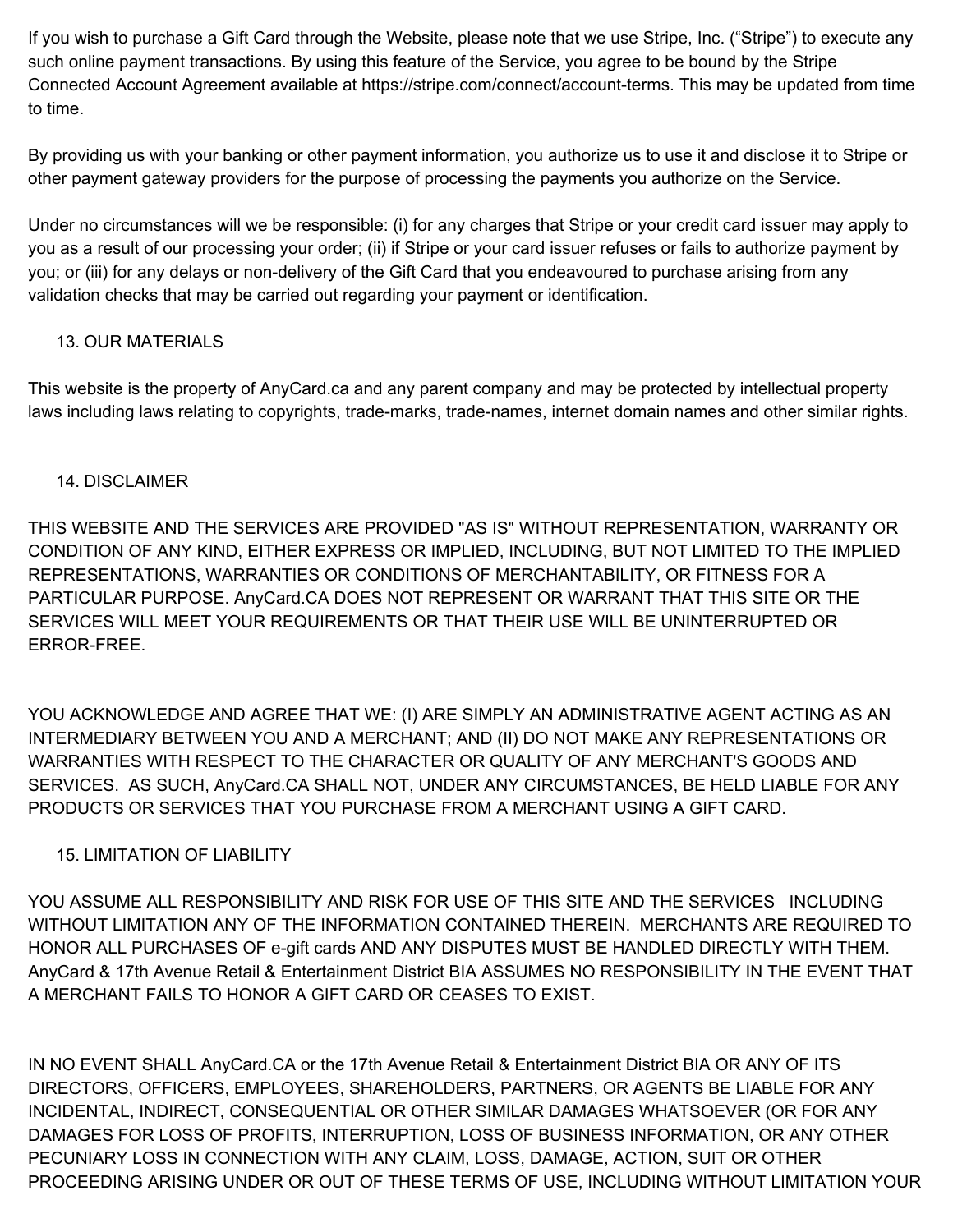USE OF, RELIANCE UPON, ACCESS TO, OR EXPLOITATION OF THIS SITE, THE SERVICES, OR ANY PART THEREOF, OR ANY RIGHTS GRANTED TO YOU HEREUNDER, EVEN IF WE HAVE BEEN ADVISED OF THE POSSIBILITY OF SUCH DAMAGES, WHETHER THE ACTION IS BASED ON CONTRACT, TORT (INCLUDING NEGLIGENCE), INFRINGEMENT OF INTELLECTUAL PROPERTY RIGHTS OR OTHERWISE.

IN EVERY EVENT, AnyCard.CA'S 7 17th Avenue Retail & Entertainment District BIA TOTAL MAXIMUM AGGREGATE LIABILITY UNDER THESE TERMS OF USE OR THE USE OR EXPLOITATION OF ANY OR ALL PART OF THIS SITE AND/OR THE SERVICES IN ANY MANNER WHATSOEVER SHALL BE LIMITED TO FIVE (\$5.00) DOLLARS.

# 16. INDEMNIFICATION

YOU AGREE TO, UPON REQUEST, INDEMNIFY AND HOLD US HARMLESS FROM ANY AND ALL LIABILITIES, CLAIMS, LOSSES AND EXPENSES, INCLUDING ATTORNEYS' FEES, WHICH ARISE DIRECTLY OR INDIRECTLY FROM ANY BREACH OF THESE TERMS OF USE FOR WHICH YOU ARE RESPONSIBLE.

### 17. TERM & TERMINATION

You acknowledge and agree that access to this Website and the Services may not be available from time to time, may be amended, revised, replaced, suspended or terminated in whole or in part at any time and without notice, and that AnyCard.ca shall not, in any event, be responsible to you in any way should you be unable to access this Website and the Service at any time or from time to time.

AnyCard.ca or 17th Avenue Retail & Entertainment District BIA may, at its sole discretion, at any time and from time to time, without notice, suspend your right to use this Website and the Services and/or terminate these Terms of Use (including any of the licenses granted hereunder). Without limiting the foregoing, these Terms of Use and the licenses granted herein shall automatically terminate, without notice, if you materially fail to perform or comply with these Terms of Use or any provision hereof. Upon termination of these Terms of Use, you shall immediately cease and desist from all use of this Website and the Services.

Sections 10 and 13 - 20 will survive any termination or expiry of these Terms of Use.

### 18. NOTICE

If you need to contact us regarding this Website, the Services or these Terms of Use, please email at info@AnyCard.ca. You can also contact them via mail addressed to:

101273926 Saskatchewan Ltd.

1565 Winnipeg Street

Regina, Saskatchewan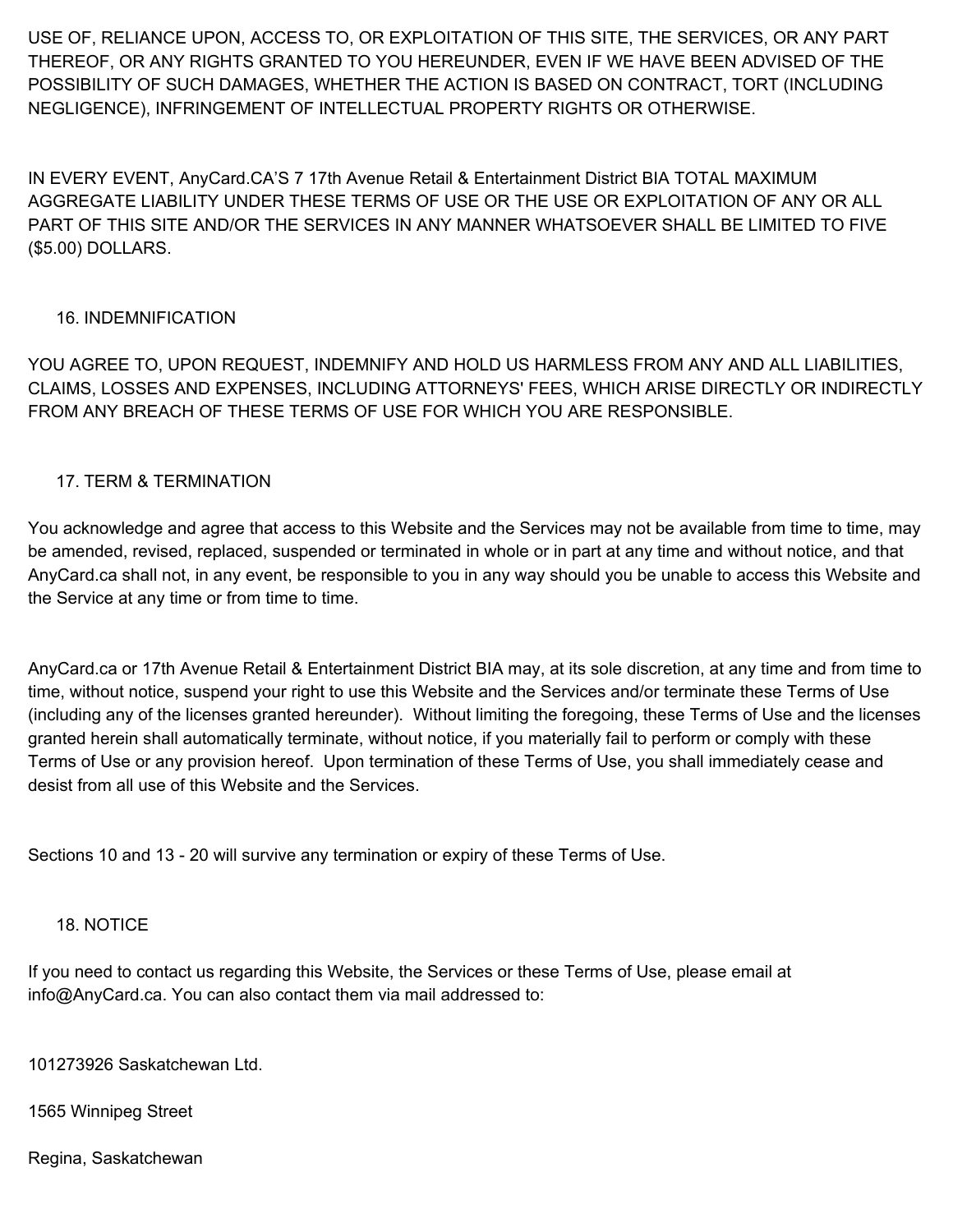### 19. YOUR COMMENTS

Feel free to email your comments, suggestions and feedback ("Comments") to AnyCard.ca at the e-mail addresses provided in this Website or the Services. However, the Internet is not a fully secure medium and any communication may be lost, intercepted or altered. AnyCard.ca is not liable for any damages related to communications to or from this Website or the Services. You agree with respect to any Comments provided by you to us, via e-mail or otherwise, that: (i) AnyCard.ca has no obligation concerning such Comments; (ii) such Comments are non-confidential; (iii) AnyCard.ca may use, disclose, distribute or copy such Comments and use any ideas, concepts or know-how contained in such Comments for any purpose and without restriction or obligation to you (or any third party); and (iv) such Comments are truthful and do not violate the legal rights of others.

### 20. MISCELLANEOUS

These Terms of Use are governed by and construed in accordance with the laws of the Province of Saskatchewan, Canada, without regards to its principles of conflicts of law. Subject to the obligation to arbitrate below, you agree to personal jurisdiction of the courts located in Regina, Saskatchewan, Canada, and waive any jurisdictional, venue, or inconvenient forum objections to such courts.

Except where prohibited by applicable law, any controversy, claim or dispute arising out of or relating to these Terms of Use, the Website or the Services or the relationship which results from these Terms of Use, including without limitation, the performance, breach, enforcement, existence or validity of the matters provided for in these Terms of Use or your receipt and use of the Website or Services, which cannot be amicably resolved, (collectively, a "Claim"), will be referred to and finally settled (to the exclusion of the courts) by private and confidential binding arbitration before a single arbitrator held in Regina, Saskatchewan in English and in accordance with the UNCITRAL Arbitration Rules, except as such rules are modified or waived herein. Although the appointing authority shall be a Justice of the Court of Queen's Bench of Saskatchewan, the arbitrator will be a person who is legally trained and who has experience in the information technology field in Canada or the United States of America and is independent of either party. Any such Claim will be arbitrated on an individual basis, and will not be consolidated in any arbitration with any claim, controversy or dispute of any other party. Except where prohibited by applicable law, you agree to: (i) waive any right you may have to commence or participate in any class action against AnyCard.ca relating to any Claim; (ii) opt out of any class proceedings against AnyCard.ca; and (iii) waive, to the fullest extent permitted by law, any right of appeal. Notwithstanding the foregoing, AnyCard.ca reserves the right to pursue the protection of intellectual property rights and confidential information through injunctive or other equitable relief through the courts.

If any provision of these Terms of Use is found to be unlawful, void, or for any reason unenforceable, then that provision shall be deemed severable from these Terms of Use and shall not affect the validity and enforceability of any remaining provisions.

These Terms of Use (which incorporates by reference our External Privacy Policy sets out the entire agreement between us relating to the subject matter herein and supersedes any and all prior or contemporaneous written or oral agreements between us. These Terms of Use are not assignable, transferable or sub-licensable by you except with AnyCard.ca's prior written consent. No waiver by either party of any breach or default hereunder shall be deemed to be a waiver of any preceding or subsequent breach or default. Any heading, caption or section title contained in these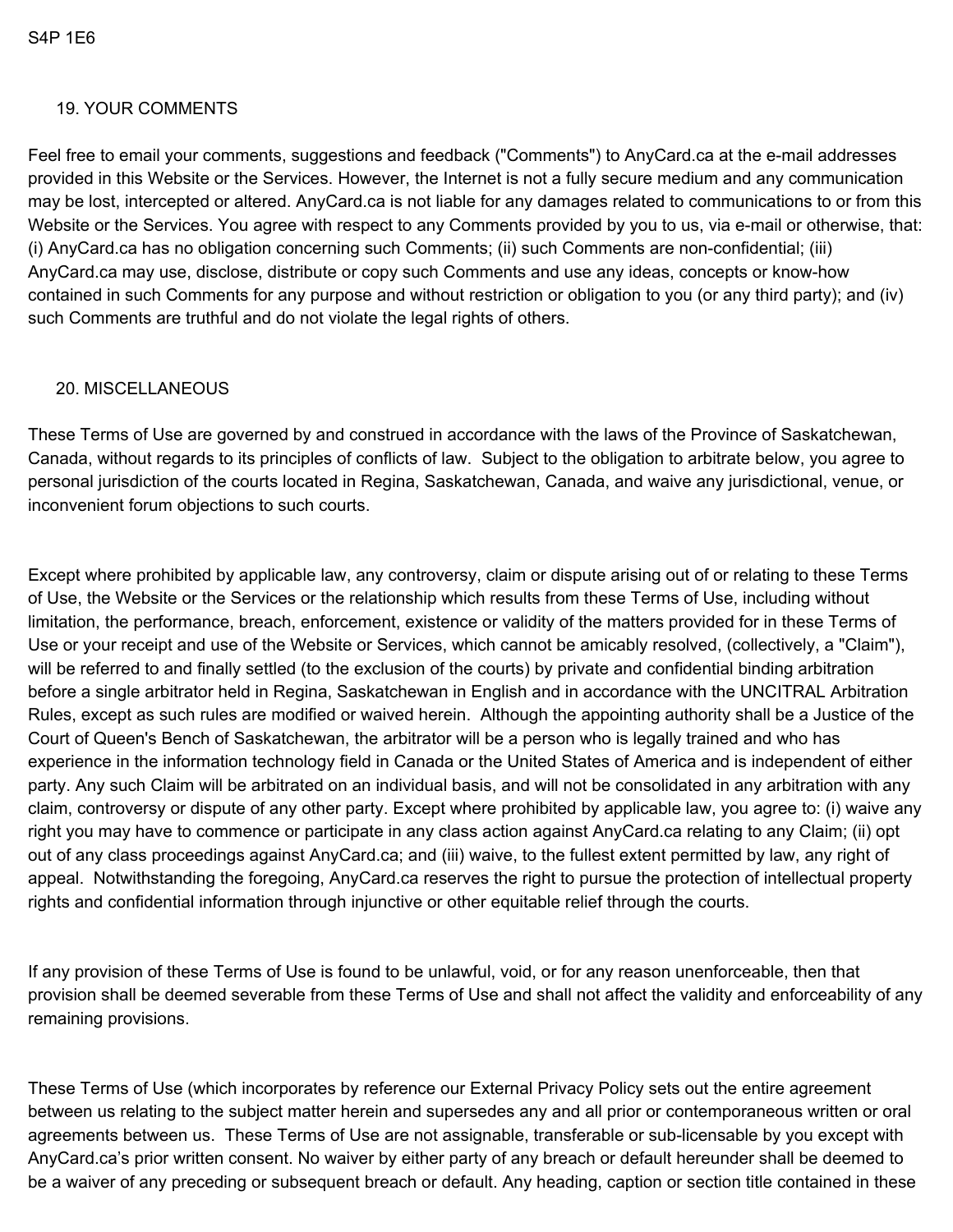Terms of Use is inserted only as a matter of convenience and in no way defines or explains any section or provision hereof.

These Terms of Use were last updated on March 23, 2020.

### **ANYCARD PRIVACY POLICY**

At 101273926 Saskatchewan Ltd. ("AnyCard.ca"), we are committed to maintaining the accuracy, confidentiality and security of your personal information. This Privacy Policy describes the personal information that AnyCard.ca collects from or about you, as well as how we use and to whom we disclose that information. Please review this entire document carefully.

Privacy Policy Effective for Canada

It is AnyCard.ca's policy to comply with the privacy legislation within each jurisdiction in which we operate. Sometimes the privacy legislation and / or an individual's right to privacy are different from one jurisdiction to another. This Privacy Policy covers only those activities that are subject to the provisions of Canada's federal and provincial privacy laws, as applicable.

This Privacy Policy has a limited scope and application. Consequently, the rights and obligations contained in this Privacy Policy may not be available to all individuals or in all jurisdictions.

### What Is Personal Information?

For the purposes of this Privacy Policy, personal information is any information about an identifiable individual, other than an individual's business contact information when collected, used or disclosed for the purposes of enabling the individual to be contacted in relation to their business responsibilities.

What Personal Information Do We Collect?

We collect and maintain different types of personal information in respect of the individuals with whom we interact. This includes:

- contact and identification information, such as your name, address, telephone number and e-mail address;
- product and service-related information concerning the products and services that we provide to, or receive from, you; and
- business relationship information, including information related to your agreements, preferences, advisors, and suppliers, feed-back and information requested by or provided to you.

We may also collect market-related information, which may include personal information, concerning market trends and activities impacting our business. This information may include contract terms, financial information and other information for the purpose of market analysis and strategic planning. We may also collect information related to our media, investor and public relations activities, and information related to our interactions with financial and other advisors.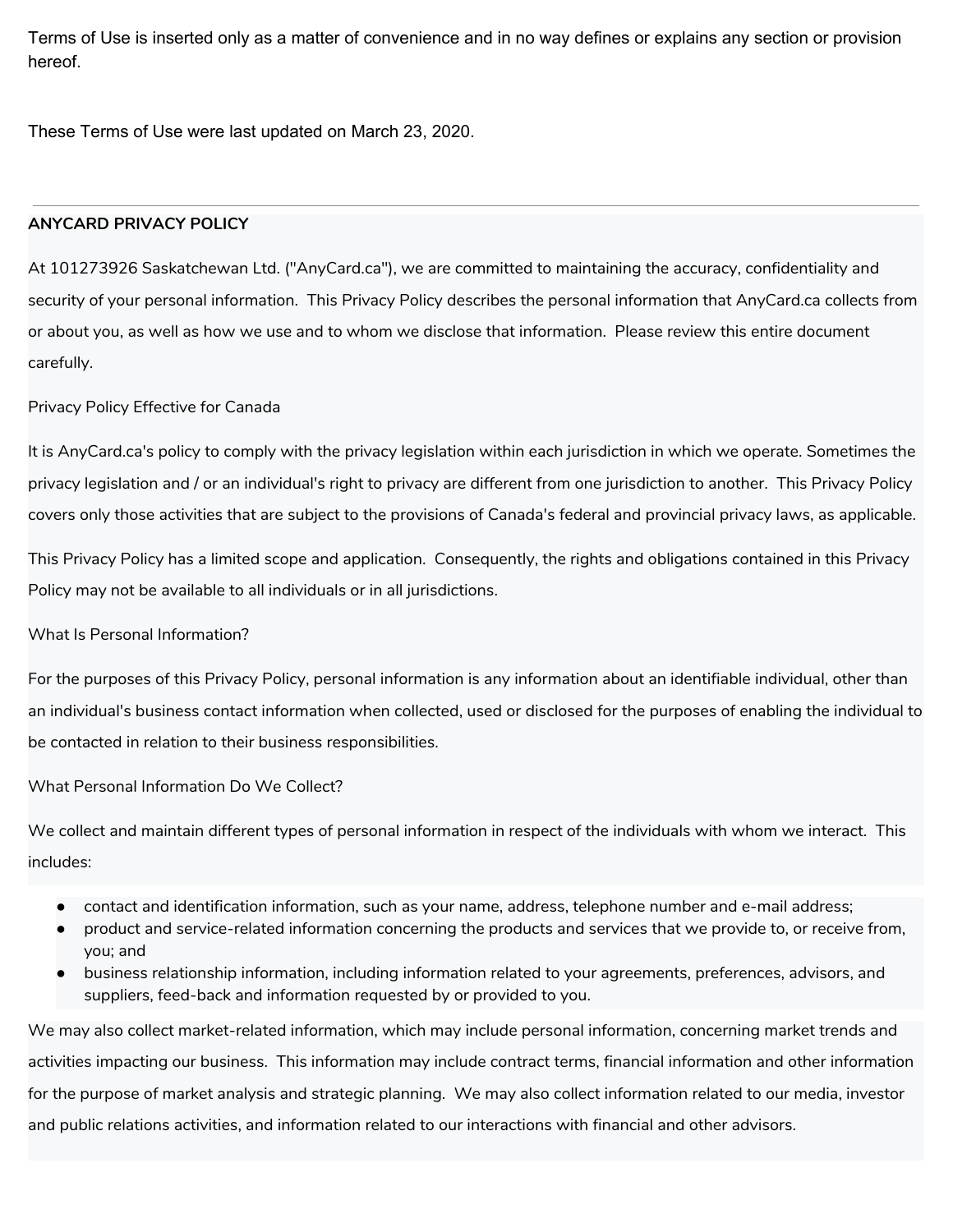AnyCard.ca's operations include activities related to the development and provision of an electronic gift card marketplace. As such, AnyCard.ca may also collect personal information from individuals participating in and / or impacted by those activities.

As a general rule, AnyCard.ca collects personal information directly from you. In most other circumstances where the personal information that we collect about you is held by a third party, we will obtain your permission before we seek out this information from such sources (such permission may be given directly by you, or implied from your actions).

From time to time, we may utilize the services of third parties and may also receive personal information collected by those third parties in the course of the performance of their services for us or otherwise. Where this is the case, we will take reasonable steps to ensure that such third parties have represented to us that they have the right to disclose your personal information to us.

#### Our Website

We may collect information related to your visit to our website, including the IP address and domain used to access our website, the type and version of your browser, the website you came from to access our website, the page you entered and exited at, any website page within our website that is viewed by that IP address and what country you are from. We use this information to monitor our website's performance (such as number of visits, average time spent, page views) and for our business purposes such as working to continually upgrade our website.

We may place a "cookie" on the hard drive of your computer to track your visit. A cookie is a small data file that is transferred to your hard drive through your web browser that can only be read by the website that placed the cookie on your hard drive. The cookie acts as an identification card and allows our website to identify you and to record your passwords and preferences. The cookie allows us to track your visit to the website so that we can better understand your use of our website so that we can customize and tailor the website to better meet your needs. Most web browsers are set to accept cookies. However, on most web browsers you may change this setting to have your web browser either: (i) notify you prior to a website placing a cookie on your hard drive so that you can decide whether or not to accept the cookie; or (ii) automatically prevent the placing of a cookie on your hard drive. It should be noted that if cookies are not accepted, you may not be able to access a number of web pages found on the website.

Finally, our website may contain links to other websites that may be subject to less stringent privacy standards. We cannot assume any responsibility for the privacy practices, policies or actions of the third parties that operate these websites. AnyCard.ca is not responsible for how such third parties collect, use or disclose your personal information. You should review the privacy policies of these websites before providing them with personal information.

#### Why Do We Collect Personal Information?

AnyCard.ca collects personal information to enable us to manage, maintain, and develop our operations, including for example:

to establish, maintain and manage our relationship with you so that we may provide you with, or receive from you, the products and services that have been requested;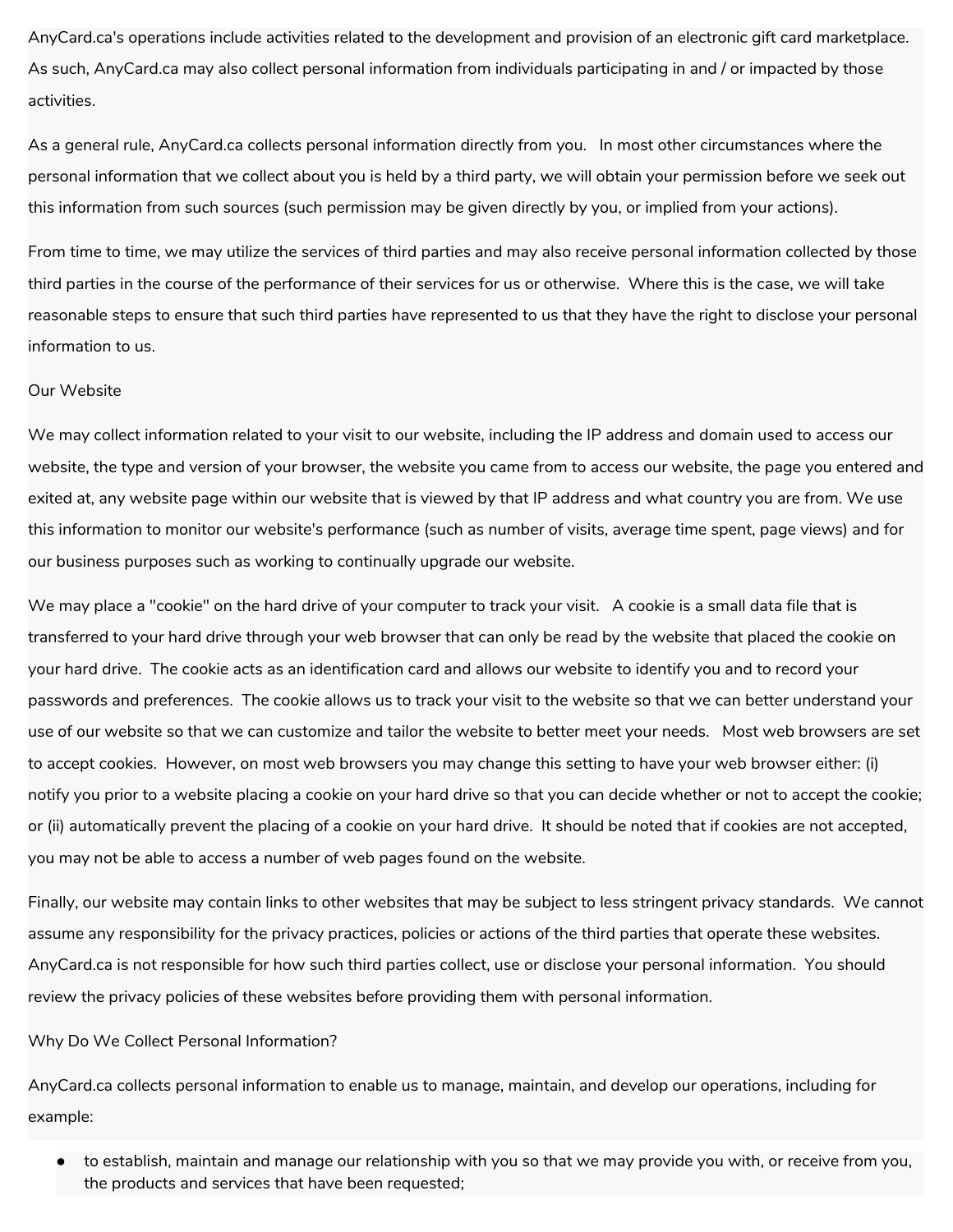- to enable you to register and access an account with us;
- to be able to review the products and services that we provide to you so that we may: (i) understand your requirements for our products and services; and (ii) work to improve our products and services;
- to be able to comply with your requests (for example, if you prefer to be contacted at a business or residential telephone number and advise us of your preference, we will use this information to contact you at that number);
- to protect AnyCard.ca against error, fraud, theft and damage to our goods and property;
- to enable us to comply with applicable law or regulatory process; and
- any other reasonable purpose to which you consent.

How Do We Use and Disclose Your Personal Information?

We may use or disclose your personal information:

- as permitted or required by applicable law or regulatory requirements;
- for the purposes described in this Privacy Policy; and
- for any additional purposes for which we have obtained your consent to the use or disclosure of your personal information.

We may use or disclose your personal information without your knowledge or consent where we are permitted or required by applicable law or regulatory requirements to do so.

When do we Disclose Your Personal Information?

We may share your personal information with our employees, contractors, consultants, affiliates and other parties who require such information to assist us with managing our relationship with you, including third parties that provide services to us or on our behalf.

For example, we may share your personal information from time to time with our third party information technology and data processing service providers so that we may operate our business. As a result, your personal information may be collected, used, processed, stored or disclosed in the United States.

In addition, personal information may be disclosed or transferred to another party during the course of, or completion of, a change in ownership of or the grant of a security interest in, all or a part of AnyCard.ca or its affiliates through, for example, an asset or share sale, or some other form of business combination, merger or joint venture, provided that such party is bound by appropriate agreements or obligations and required to use or disclose your personal information in a manner consistent with the use and disclosure provisions of this Privacy Policy, unless you consent otherwise.

Finally, your personal information may be disclosed:

- as permitted or required by applicable law or regulatory requirements;
- to comply with valid legal processes such as search warrants, subpoenas or court orders;
- as part of AnyCard.ca's regular reporting activities to protect the rights and property of AnyCard.ca;
- during emergency situations or where necessary to protect the safety of a person or group of persons; and
- with your consent.

Your Consent is Important to Us

It is important to us that we collect, use or disclose your personal information where we have your consent to do so. Depending on the sensitivity of the personal information, your consent may be implied, deemed (using an opt-out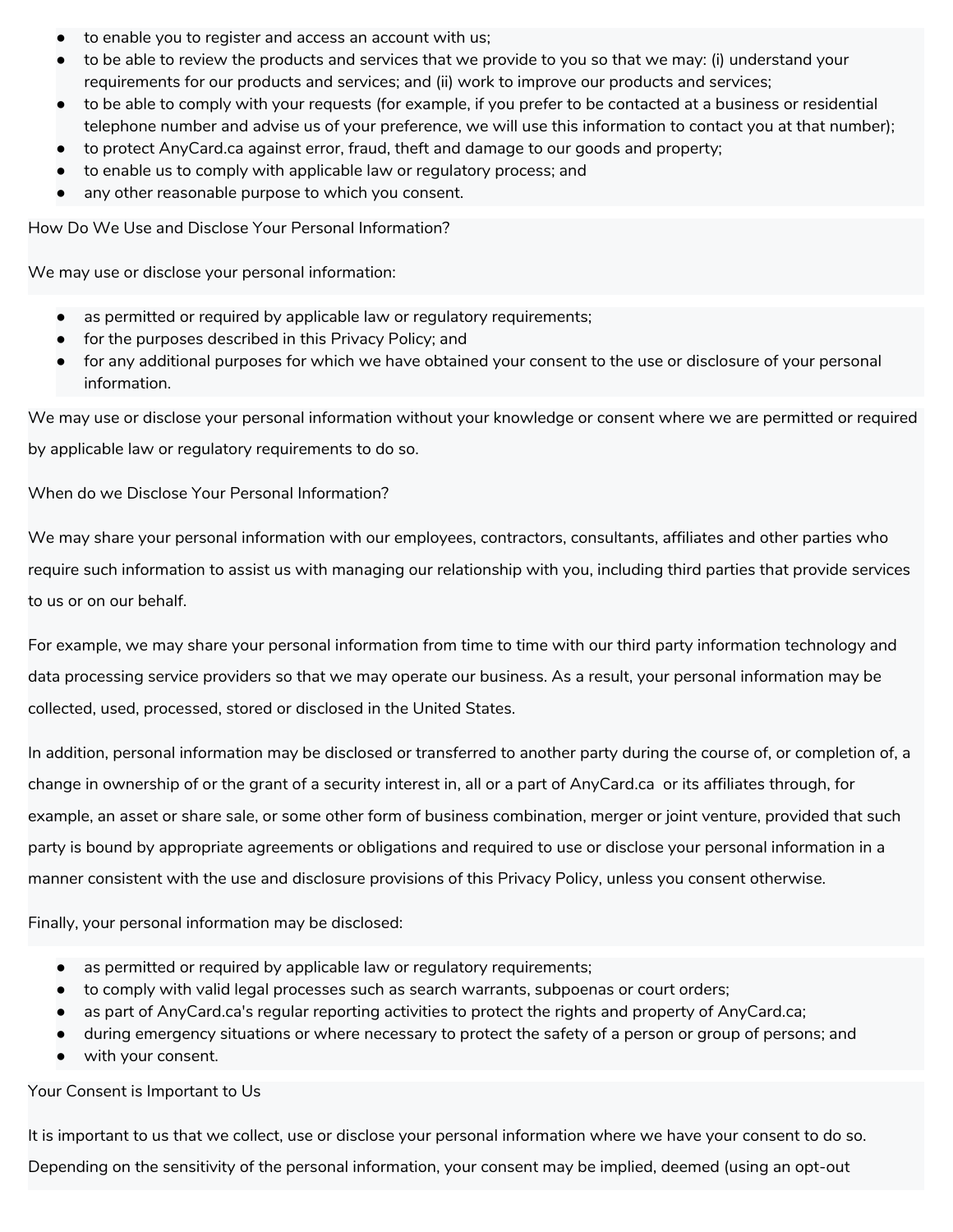mechanism) or express. Express consent can be given orally, electronically or in writing. Implied consent is consent that can reasonably be inferred from your action or inaction. For example, when you enter into an agreement with us, we will assume your consent to the collection, use and disclosure of your personal information for purposes related to the performance of that agreement and for any other purposes identified to you at the relevant time.

Typically, we will seek your consent at the time that we collect your personal information. In certain circumstances, your consent may be obtained after collection but prior to our use or disclosure of your personal information. If we plan to use or disclose your personal information for a purpose not previously identified (either in this Privacy Policy or separately), we will endeavor to advise you of that purpose before such use or disclosure.

We may collect, use or disclose your personal information without your knowledge or consent where we are permitted or required to do so by applicable law or regulatory requirements.

You may change or withdraw your consent at any time, subject to legal or contractual obligations and reasonable notice, by contacting our Privacy Officer using the contact information set out below. All communications with respect to such withdrawal or variation of consent should be in writing and addressed to our Privacy Officer.

We assume that, unless you advise us otherwise, you have consented to the collection, use and disclosure of your personal information as explained in this Privacy Policy.

#### How is Your Personal Information Protected?

AnyCard.ca will endeavor to maintain physical, technical and procedural safeguards that are appropriate to the sensitivity of the personal information in question. These safeguards are designed to prevent your personal information from loss and unauthorized access, collection, use, disclosure, copying, modification, disposal or destruction.

The security of your personal information is important to us, please advise our Privacy Officer immediately of any incident involving the loss of or unauthorized access to or disclosure of personal information that is in our custody or control.

#### Updating Your Personal Information

It is important that the information contained in our records is both accurate and current. If your personal information happens to change during the course of our relationship, please keep us informed of such changes.

In some circumstances we may not agree with your request to change your personal information and will instead append an alternative text to the record in question.

#### Access to Your Personal Information

You can ask to see your personal information. If you want to review, verify or correct your personal information, please contact our Privacy Officer. Please note that any such communication must be in writing.

When requesting access to your personal information, please note that we may request specific information from you to enable us to confirm your identity and right to access, as well as to search for and provide you with the personal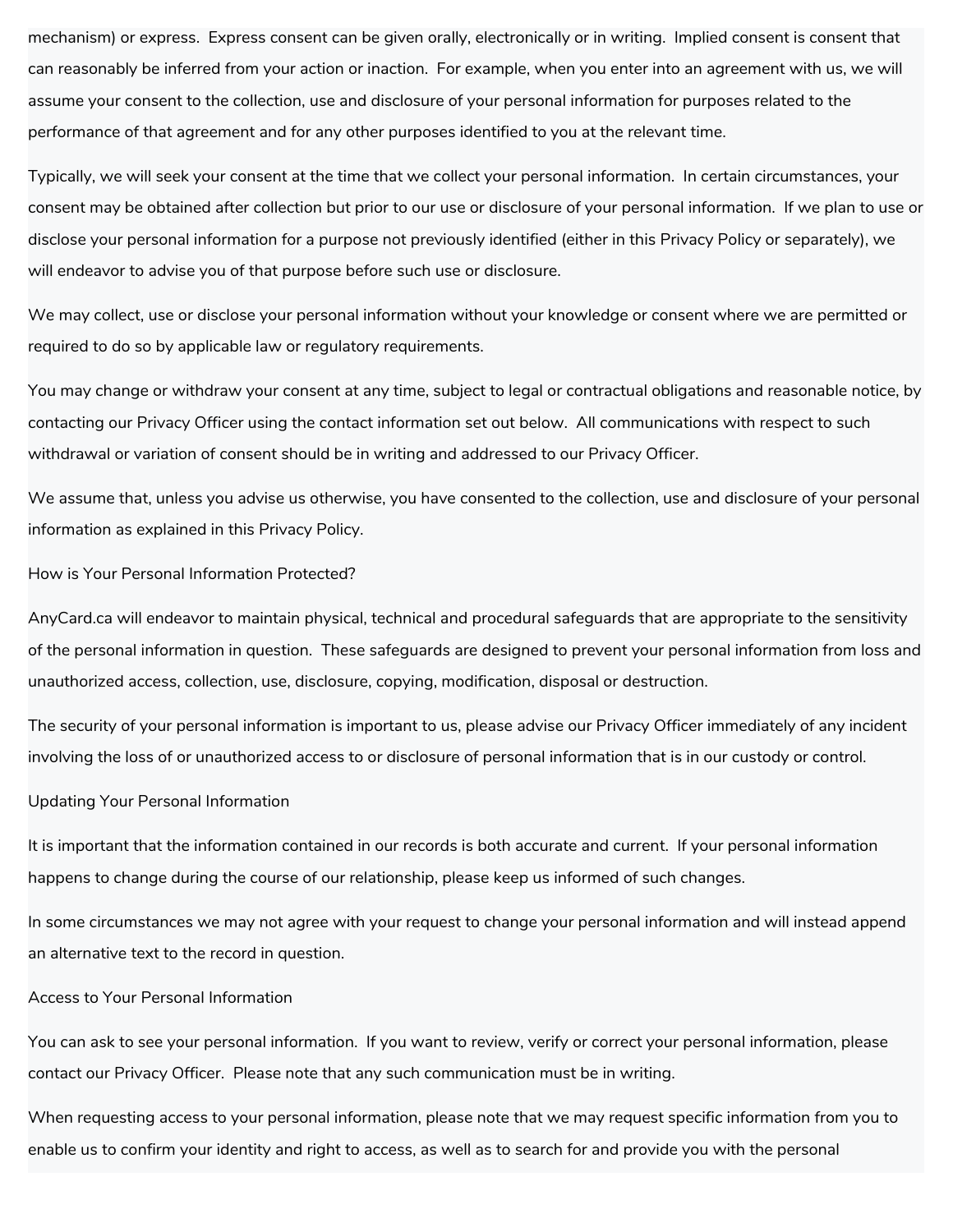information that we hold about you. We may charge you a fee to access your personal information; however, we will advise you of any fee in advance. If you require assistance in preparing your request, please contact our Privacy Officer.

Your right to access the personal information that we hold about you is not absolute. There are instances where applicable law or regulatory requirements allow or require us to refuse to provide some or all of the personal information that we hold about you. In addition, the personal information may have been destroyed, erased or made anonymous in accordance with our record retention obligations and practices. In the event that we cannot provide you with access to your personal information, we will endeavor to inform you of the reasons why, subject to any legal or regulatory restrictions.

#### Inquiries or Concerns?

If you have any questions about this Privacy Policy or concerns about how we manage your personal information, please contact our Privacy Officer by telephone, in writing or by e-mail. We will endeavor to answer your questions and advise you of any steps taken to address the issues raised by you. If you are dissatisfied with our response, you may be entitled to make a written submission to the Privacy Commissioner in your jurisdiction.

#### Privacy Officer

We have appointed a Privacy Officer to oversee compliance with this Privacy Policy. The contact information for our Privacy Officer is as follows:

101273926 Saskatchewan Ltd.

1565 Winnipeg Street

Regina, Saskatchewan S4P 1E6

#### info@AnyCard.ca

#### Revisions to this Privacy Policy

AnyCard.ca, from time to time, may make changes to this Privacy Policy to reflect changes in its legal or regulatory obligations or in the manner in which we deal with your personal information. We will post any revised version of this Privacy Policy on our website, and we encourage you to refer back to it on a regular basis.

#### Interpretation of this Privacy Policy

Any interpretation associated with this Privacy Policy will be made by our Privacy Officer. This Privacy Policy includes examples but is not intended to be restricted in its application to such examples; therefore where the word "including" is used, it shall mean "including without limitation".

This Privacy Policy does not create or confer upon any individual any rights, or impose upon AnyCard.ca any rights or obligations outside of, or in addition to, any rights or obligations imposed by Canada's federal and provincial privacy laws, as applicable. Should there be, in a specific case, any inconsistency between this Privacy Policy and Canada's federal and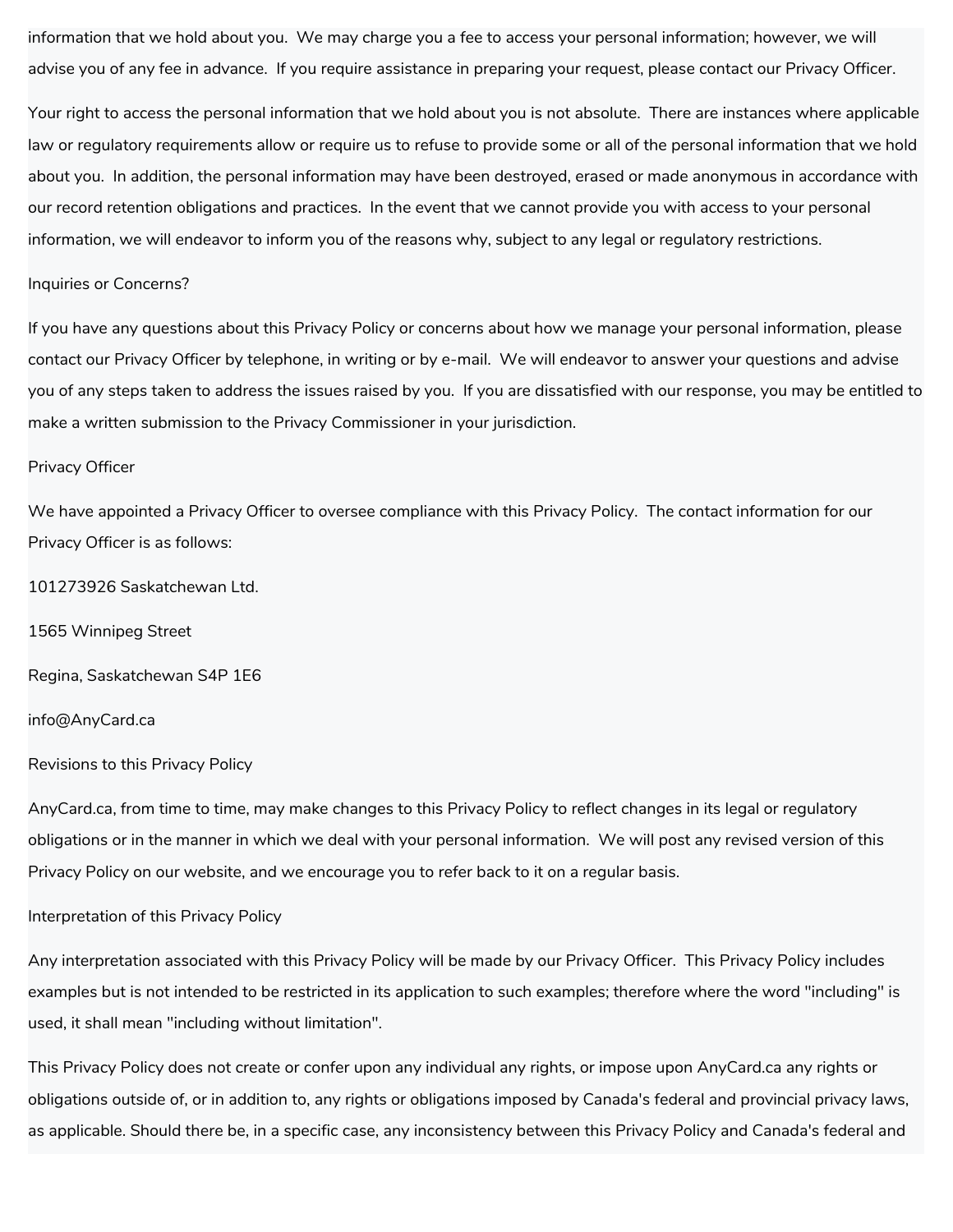provincial privacy laws, as applicable, this Privacy Policy shall be interpreted, in respect of that case, to give effect to, and comply with, such privacy laws.

This Privacy Policy was last updated on January 8, 2016.

## MERCHANT AGREEMENT

PLEASE READ THIS DOCUMENT CAREFULLY. ANY PERSON WHO WANTS TO ACCESS THE AnyCard.CA WEBSITE (THE "WEBSITE") TO USE OUR SERVICES (AS DEFINED BELOW) MUST ACCEPT THE TERMS AND CONDITIONS OF THIS MERCHANT SALES AGREEMENT (THE "AGREEMENT"). BY CLICKING "I AGREE", YOU (NAMELY THE MERCHANT SEEKING TO USE THE SERVICES) AGREE TO ENTER INTO THIS AGREEMENT WITH 101273926 SASKATCHEWAN LTD. ("AnyCard.CA") AND BE BOUND BY ALL TERMS AND CONDITIONS HEREIN.

We reserve the right at any time to change: (i) the terms and conditions of this Agreement; (ii) this Website or the Services, including terminating, eliminating, supplementing, modifying, adding or discontinuing any content or feature or data or service on or available through this Website or the Services or the hours that they are available; (iii) any fees or charges, if any, related to the use of this Website or the Services; and (iv) the equipment, hardware or software required to use and access this Website or the Services. Any changes will be effective upon posting of the revisions on the Website. All notice of changes to this Agreement will be posted on the Website for thirty (30) days. You are responsible for reviewing the notice and any applicable changes. Changes to referenced policies and guidelines may be posted on the Website without notice to you. Your continued use of this website and the services following our posting of any changes will constitute your acceptance of such changes or modifications. If you do not agree to any changes to this agreement, do not continue to use the services or this website.

### **SERVICES**

1. AnyCard.ca provides a platform for third-party merchants ("Sellers") and buyers ("Buyers") to negotiate and complete transactions for the purchase of e-gift cards (the "Services"). AnyCard.ca is not responsible for the actual transaction between Sellers and Buyers. Accordingly, the agreement formed at the completion of a transaction (for the purchase of a gift card through the Services) is between you and a Buyer.

### ACCESS TO SERVICES

- 1. AnyCard.ca shall use commercially reasonable efforts to provide you with access via the Internet to the Services for the purpose of enabling you to use the Services in accordance with the terms of this Agreement. You are responsible for obtaining your own access to the Internet.
- 2. AnyCard.ca agrees to implement generally accepted industry standard protocols to seek to secure any information shared or communicated through the Website between you, the Buyers, and/or AnyCard.ca.
- 3. You will be given access codes and passwords in order for you to access, utilize or otherwise employ the Services (the "Access Codes"). All such Access Codes, including those selected by and used by you, are to be kept secret and confidential. You shall not disclose the Access Codes to any other party without the express written permission of AnyCard.ca. You acknowledge and agree that you are solely responsible for the issuance of Access Codes.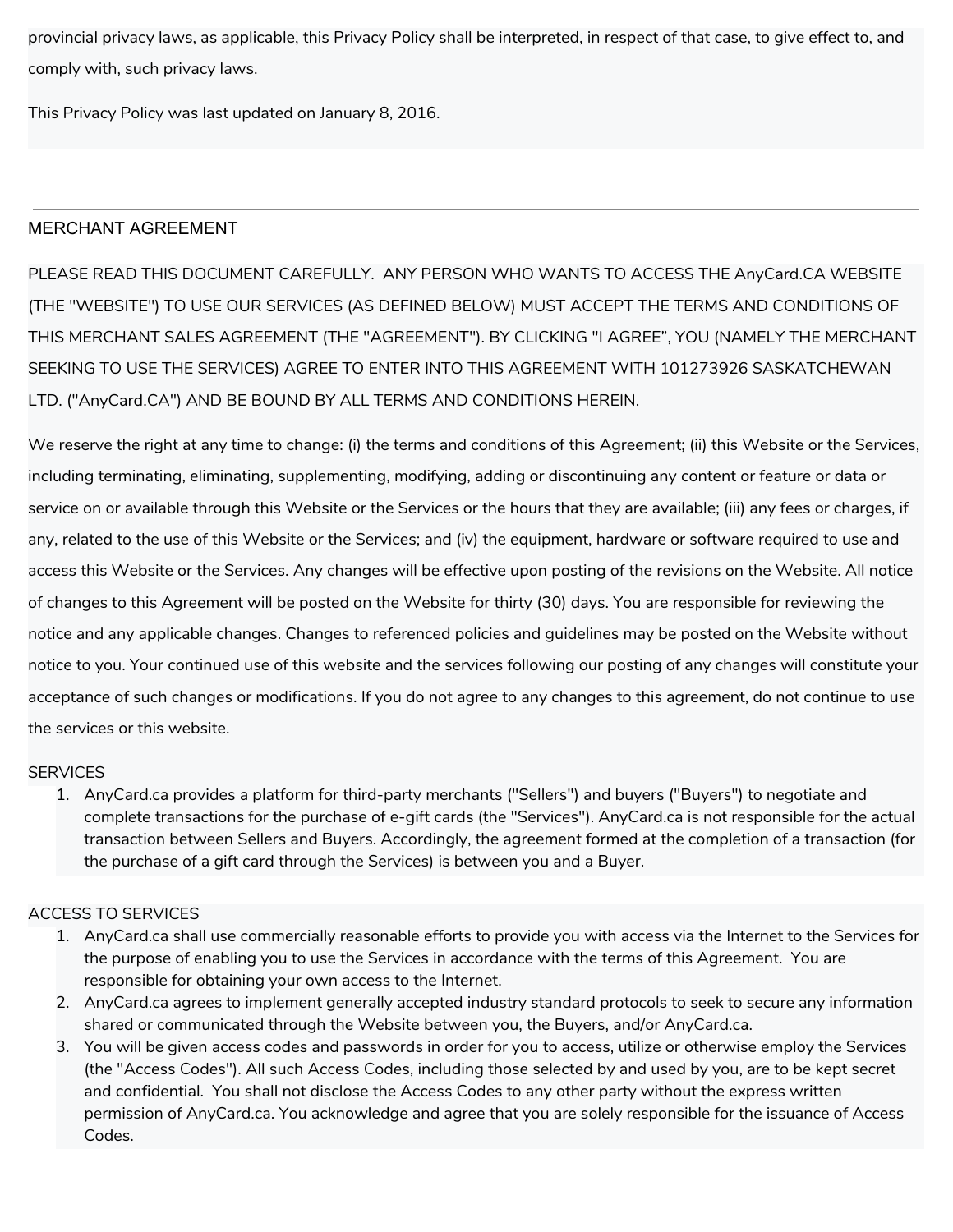- 4. You acknowledge and agree that you shall be responsible for each and every access, use or employment of the Services that occurs in conjunction with all Access Codes, and that AnyCard.ca is authorized to accept the Access Codes as conclusive evidence that you have accessed, utilized, or otherwise employed the Services.
- 5. You agree that you will not attempt to enter restricted areas of AnyCard.ca's computer systems or perform functions that you are not authorized to perform pursuant to this Agreement. AnyCard.ca may, without notice, temporarily suspend your or any other party's access to the Services by deactivating any Access Codes or links to the Internet if AnyCard.ca reasonably suspects that you or any other parties are obtaining unauthorized access to AnyCard.ca's other systems or information, or are using otherwise valid Access Codes in any other unauthorized manner. These suspensions will be for such periods of time as AnyCard.ca, at its sole discretion, may reasonably determine is necessary to permit the thorough investigation of such suspended activity. Notwithstanding any other provision in this Agreement, AnyCard.ca may terminate this Agreement immediately, without notice, if it is determined that you have undertaken such unauthorized activity.

### PRICE AND PAYMENTS

- 1. If a Buyer wishes to purchase one of your e-gift cards through the Service, any such transaction will be processed by Stripe, Inc. ("Stripe"). In order for Stripe to execute any such online payment transactions (and as a condition of your use of the Services), you must create and maintain an account with Stripe and agree to be bound by the "Stripe Terms of Service – Canada" available at: https://stripe.com/ca/terms, as may be amended from time to time.
- 2. Our fees for providing you with the Services shall be ten (10) percent of the value of any gift card that you sell using our Services. As such, you will receive ninety (90) percent of the value of any gift card that is sold through the Services.

## TITLE

- 1. You agree that title to and ownership of the Website and any modifications made thereto and all intellectual property rights therein shall at all times remain with AnyCard.ca and/or its suppliers. AnyCard.ca reserves all rights to the Website that are not expressly granted in this Agreement.
- 2. You may not create derivatives, modify, decompile or reverse engineer the Website, or do anything that will reveal or generate the source code of the Website. Any such act will be a violation of the rights, title and interests of AnyCard.ca.

# NON-DISCLOSURE

- 1. Unless you first obtain AnyCard.ca's prior written consent, you will not issue any press releases or otherwise make any public statements or communications disclosing or concerning: (i) this Agreement, its terms, or the relationship of the parties; (ii) any information relating to AnyCard.ca or its affiliates' technology, customers, business plans, marketing activities, finances and/or other business affairs; (iii) any matters or information relating to the Website users, traffic or transactions on the Website; and/or (iv) any nonpublic information disclosed by AnyCard.ca, its affiliates or their respective agents, to you, your affiliates or their respective agents, whether or not designated as confidential, contained in tangible materials or disclosed orally or by your observation. You:
- 1. may use such information solely in pursuance of the parties' business relationship;
- 2. will restrict the possession, knowledge and use of such information to your employees, contractors, agents, and legal and financial advisors who (x) have a need to know such information in connection with the parties' business relationship, (y) are obligated to limit their use of and protect such information in accordance with the terms of this Agreement, and (z) have been advised of such obligations;
- 3. except as expressly provided in this Agreement, will not disclose such information without AnyCard.ca's prior written consent; and
- 4. will take all reasonable measures to avoid disclosure, dissemination, misappropriation or unauthorized use of the such information, including, at a minimum, those measures it takes to protect its own confidential information of a similar nature, but in no event less than reasonable care.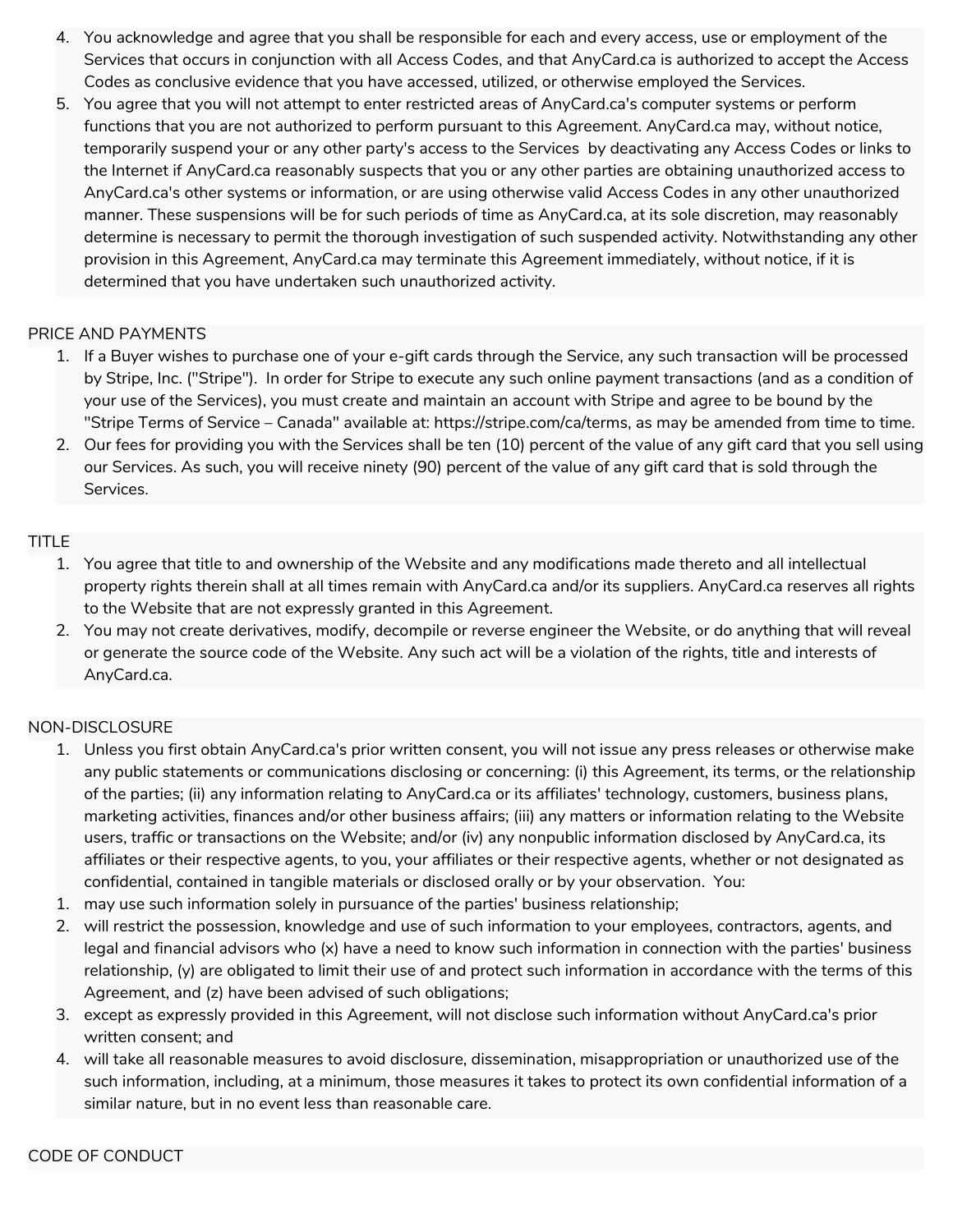- 1. The Website and Services may be used only for lawful purposes and in a lawful manner. You agree to comply with all applicable laws, statutes, and regulations.
- 2. AnyCard.ca has the right to use, transmit, display, reproduce, change or remove any content that is uploaded to our site by you.
- 3. AnyCard.ca has the right, but not the obligation, to monitor any activity and content associated with the Services or the Website. AnyCard.ca may investigate any reported violation of its policies or complaints and take any action that it deems appropriate. Such action may include, but is not limited to, issuing warnings, suspension or termination of service, denying access, and/or removal of any materials on the Website, including listings and bids. AnyCard.ca reserves the right and has absolute discretion to remove, screen, or edit any content that violates these provisions or is otherwise objectionable or has been reported by other users.

### REPRESENTATION AND LIMITED WARRANTY

- 1. You hereby represent and warrant to AnyCard.ca that: (i) you are a legitimate business; (ii) you are duly organized, validly existing and in good standing under the laws of the jurisdiction in which your business is registered; (iii) you have a bank account located in Canada; (iv) you will honour any gift card that you sell or otherwise provide to a Buyer through the Services; and (v) you have all requisite right, power and authority to enter into this Agreement and perform your obligations hereunder.
- 2. You acknowledge and agree that the Services are provided via the Internet and that your information, including personal information, may be transferred across national borders and stored or processed in any country in the world. You are solely responsible for obtaining and maintaining any necessary consents or permissions from your Authorized Users or others whose information may be collected, recorded, processed, stored, used, disclosed, transferred, exchanged or otherwise handled as a result of, or as part of, any communications involving the use of the Services and agree to obtain and maintain all such consents or permissions throughout the Term of this Agreement.
- 3. You further acknowledge that: (i) AnyCard.ca uses public application programming interfaces ("APIs") from any applicable third party social media websites ("Social Media Sites"). AnyCard.ca cannot and does not exercise any control over these APIs or the terms of use or other agreement governing the parties' use of a Social Media Sites; and (ii) changes made to any applicable APIs may impact and/or diminish the functionality and/or performance of the Services. AnyCard.ca shall not be responsible for the effects of any changes made to any applicable API or Social Media Site (including our ability to use any such website).

# **DISCLAIMER**

- 1. THE WEBSITE AND THE SERVICES ARE PROVIDED TO YOU ON AN "AS-IS", "AS AVAILABLE" AND "WITH ALL FAULTS" BASIS, AND AnyCard.CA EXPRESSLY DISCLAIMS ANY AND ALL REPRESENTATIONS, WARRANTIES AND CONDITIONS CONCERNING THE SERVICES AND THE WEBSITE, INCLUDING WITHOUT LIMITATION:
- 1. THE IMPLIED WARRANTIES OF QUALITY, MERCHANTABILITY, FITNESS FOR A PARTICULAR PURPOSE, TITLE, AND NON-INFRINGEMENT;
- 2. THAT THE WEBSITE OR THE SERVICES WILL MEET YOUR REQUIREMENTS, WILL ALWAYS BE AVAILABLE, ACCESSIBLE, UNINTERRUPTED, TIMELY, SECURE, OR OPERATE WITHOUT ERROR; AND
- 3. ANY IMPLIED WARRANTY ARISING FROM COURSE OF DEALING OR USAGE OF TRADE.

# RELEASE

- 1. BECAUSE AnyCard.CA IS NOT INVOLVED IN TRANSACTIONS BETWEEN BUYERS AND SELLERS, IF A DISPUTE ARISES BETWEEN ONE YOU AND A BUYER, YOU HEREBY RELEASE AnyCard.CA (AND ITS AGENTS AND EMPLOYEES) FROM CLAIMS, DEMANDS, AND DAMAGES (ACTUAL AND CONSEQUENTIAL) OF EVERY KIND AND NATURE, KNOWN AND UNKNOWN, SUSPECTED AND UNSUSPECTED, DISCLOSED AND UNDISCLOSED, ARISING OUT OF OR IN ANY WAY CONNECTED WITH SUCH DISPUTES.
- 2. All FEES AND PENALTIES ASSOCIATED WITH ANY TYPE OF FRAUDULENT DISPUTES ARE THE SOLE RESPONSIBILITY OF THE SELLER INCLUDING THE VALUE OF ANY PURCHASES MADE USING THE ELECTRONIC GIFT CARD.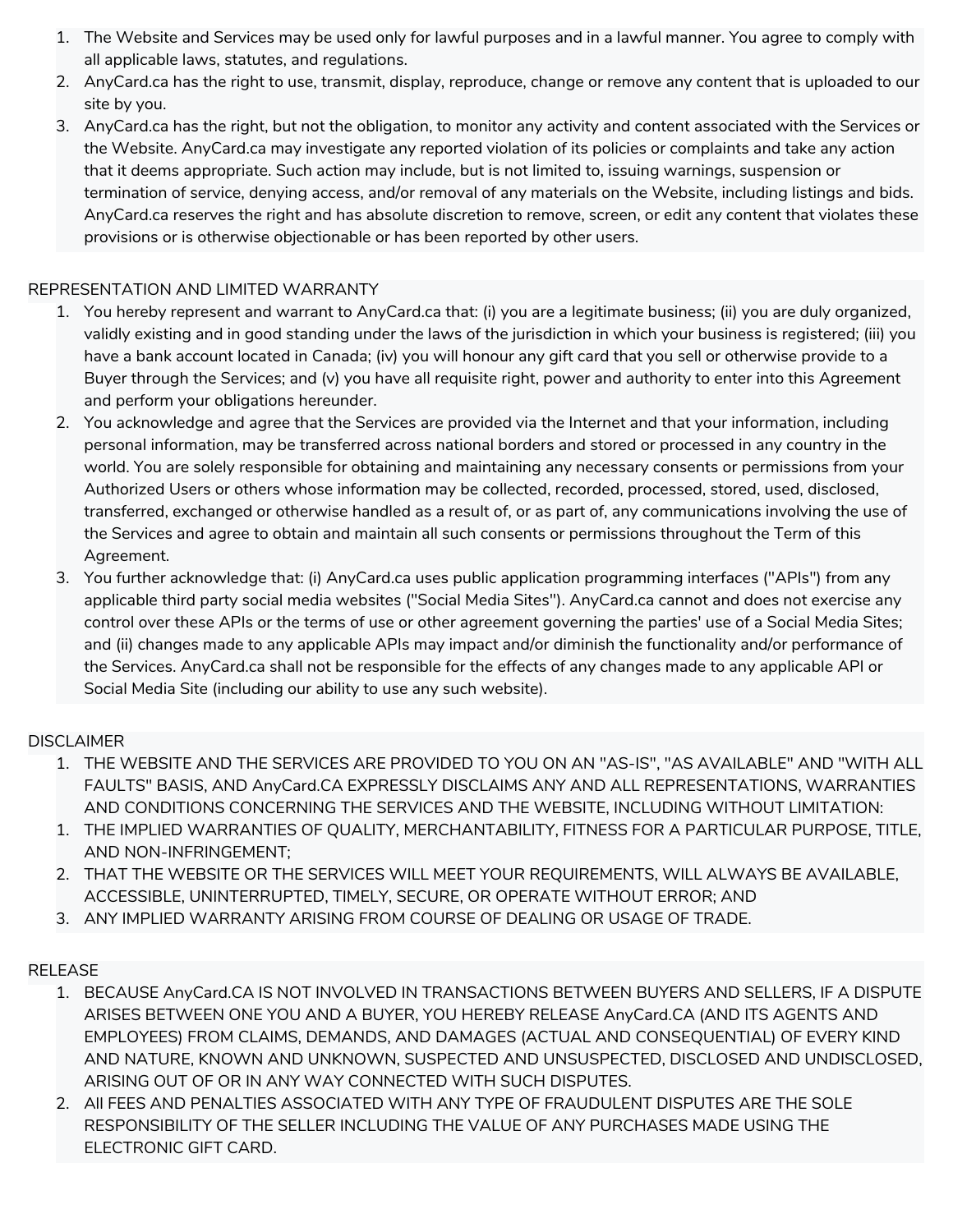### LIMITATION OF LIABILITY

- 1. EXCEPT FOR AnyCard.CA'S WILLFUL MISCONDUCT OR FRAUD:
- 1. AnyCard.CA SHALL NOT BE LIABLE UNDER THIS AGREEMENT FOR INDIRECT, SPECIAL, CONSEQUENTIAL, EXEMPLARY OR PUNITIVE DAMAGES, LOST PROFITS OR LOST SAVINGS, OR LOST REVENUES (EVEN IF IT HAS BEEN ADVISED OF THEIR POSSIBLE EXISTENCE); AND
- 2. IN NO EVENT SHALL THE TOTAL AND CUMULATIVE LIABILITY OF AnyCard.CA OR The 17th Avenue Retail & Entertainment District BIA UNDER THIS AGREEMENT EXCEED \$5.00.
- 2. THE CONSIDERATION RECEIVED BY AnyCard.CA HEREUNDER DOES NOT INCLUDE ANY CONSIDERATION FOR AnyCard.CA TO ACCEPT ANY LIABILITY OR RISKS BEYOND WHAT IS EXPRESSLY PROVIDED HEREIN.

## INDEMNIFICATION

1. You will defend, indemnify and hold harmless AnyCard.ca & the 17th Avenue Retail & Entertainment District BIA (and its respective employees, directors, agents and representatives) from and against any and all claims, costs, losses, damages, settlements, awards, judgments, penalties, interest, expenses and fees (including reasonable attorneys' fees) arising out of any Claim (as defined below) that arises out of or relates to: (i) any actual or alleged breach of your representations, warranties, or obligations set forth in this Agreement; or (ii) your use of the Services, including any e-gift cards that you sell or otherwise provide to a Buyer. For purposes of this Agreement: "Claim" means any claim, action, audit, investigation, inquiry or other proceeding instituted by a person or entity.

## TERM AND TERMINATION

- 1. AnyCard.ca, in its sole discretion, may terminate this Agreement, access to the Website or the Services immediately without notice for any reason.
- 2. You may terminate this Agreement by providing us with fifteen (15) days written notice.
- 3. In the event that AnyCard.ca terminates this Agreement pursuant to Section 12.2, you shall pay AnyCard.ca for all outstanding fees, charges and other expenses.
- 4. Any termination or expiration of this Agreement will be without prejudice to any obligation of either party to the other accruing prior to or at such termination or expiration, and any remedies available to one party due to the other party's breach of this Agreement will survive termination of this Agreement.
- 5. If AnyCard.ca or the Seller choose to terminate the service agreement at any time, the Seller agrees to issue a physical gift card to the Buyer(s) for any outstanding balances on any electronic gift cards purchased.

# DISPUTE RESOLUTION

- 1. Because AnyCard.ca or the 17th Avenue Retail & Entertainment District BIA is not involved in the actual transaction between yourself and any Buyers and is not the agent of either for any purpose, AnyCard.ca/ the 17th Avenue Retail & Entertainment District BIA will not be involved in resolving any disputes between you and any Buyer related to or arising out of any transaction through the Services. AnyCard.ca urges Sellers and Buyers to cooperate with each other to resolve such disputes.
- 2. However, any controversy, claim or dispute arising out of or relating to this Agreement or the Services or the relationship between you and the17th Avenue Retail & Entertainment District BIA which results from this Agreement which cannot be amicably resolved (collectively, a "Claim") will be deferred to Anycard.ca,, except where prohibited by applicable law, be referred to and finally settled (to the exclusion of the courts) by private and confidential binding arbitration before a single arbitrator held in Regina, Saskatchewan in English and in accordance with the UNCITRAL Arbitration Rules, except as such rules are modified or waived herein. Although the appointing authority shall be a Justice of the Court of Queen's Bench of Saskatchewan, the arbitrator will be a person who is legally trained and who has experience in the information technology field in Canada or the United States of America and is independent of either party. Any such Claim will be arbitrated on an individual basis, and will not be consolidated in any arbitration with any claim, controversy or dispute of any other party. Except where prohibited by applicable law, you agree to: (i) waive any right you may have to commence or participate in any class action against AnyCard.ca relating to any Claim; (ii) opt out of any class proceedings against AnyCard.ca; and (iii) waive, to the fullest extent permitted by law, any right of appeal. Notwithstanding the foregoing, AnyCard.ca reserves the